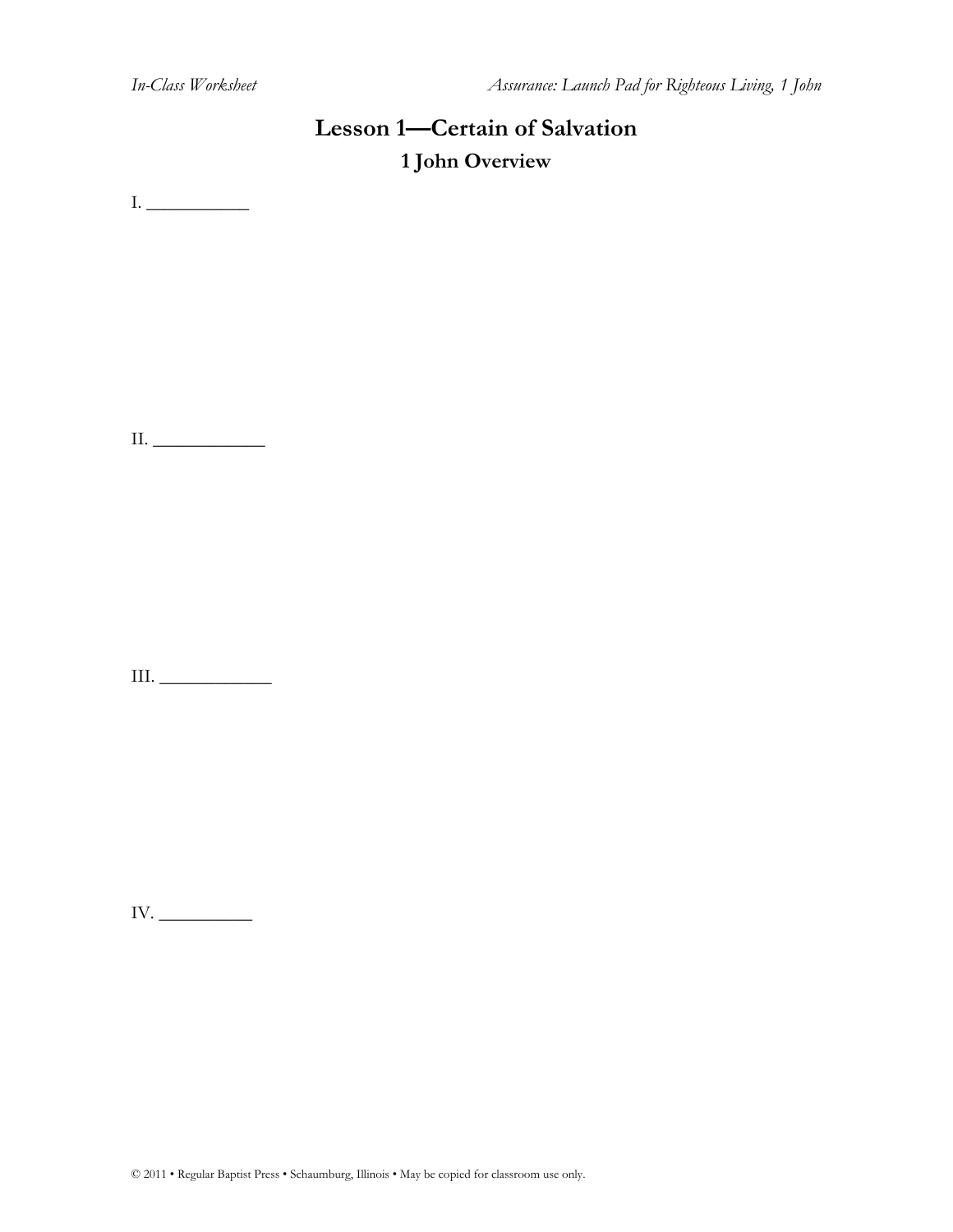# **Lesson 2—The Source of Fellowship 1 John 1:1–4**

I. The \_\_\_\_\_\_\_\_\_\_\_\_\_\_\_ for Fellowship (1 John 1:1)

II. The \_\_\_\_\_\_\_\_\_\_\_\_\_ of Fellowship (1 John 1:2)

III. The \_\_\_\_\_\_\_\_\_\_ of Fellowship (1 John 1:3)

IV. The \_\_\_\_\_\_\_\_\_\_ of Fellowship (1 John 1:4)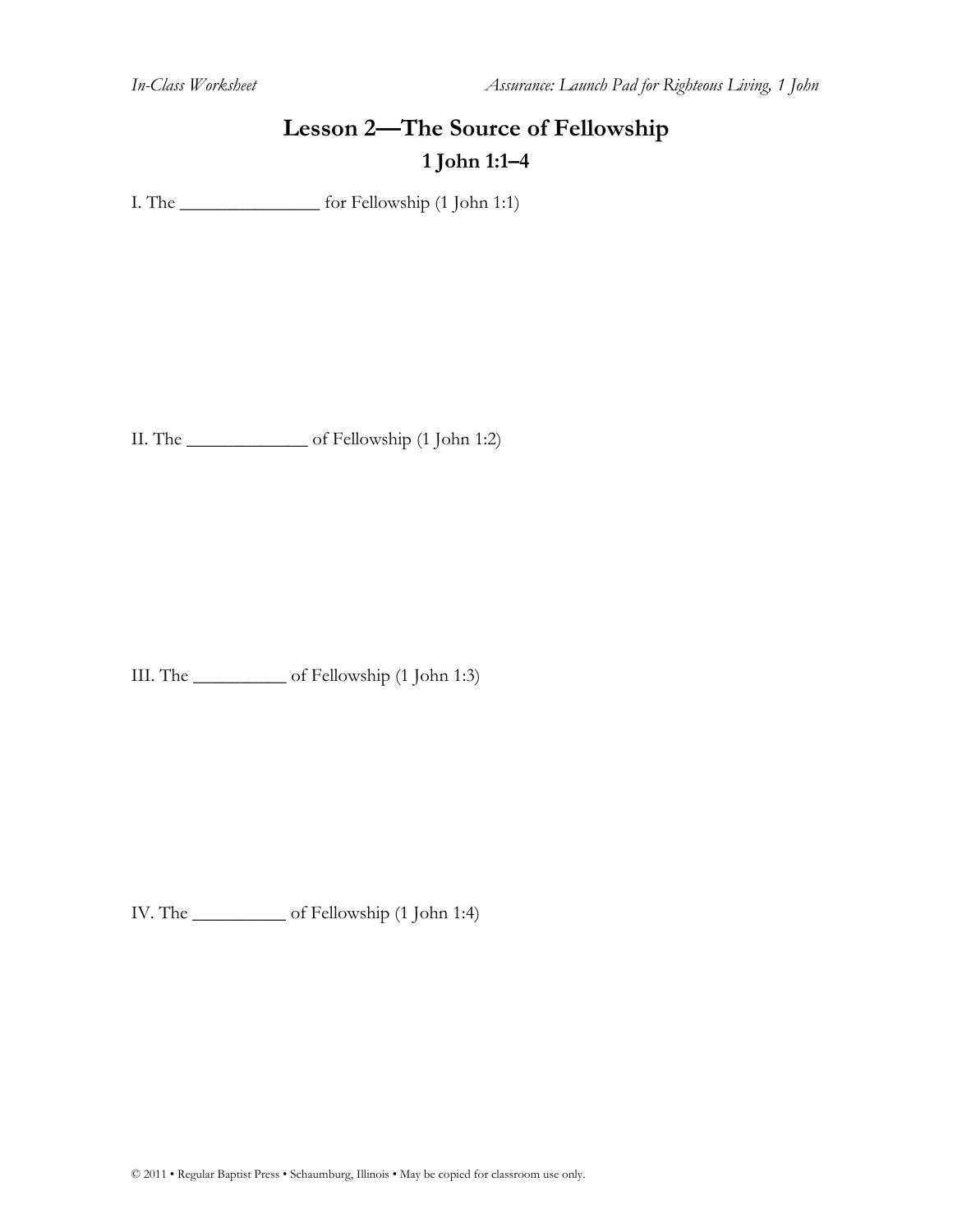*In-Class Worksheet Assurance: Launch Pad for Righteous Living, 1 John*

# **Lesson 3—No Excuses 1 John 1:5—2:2**

I. \_\_\_\_\_\_\_\_\_\_\_\_\_\_\_ of the Message (1 John 1:5)

II. \_\_\_\_\_\_\_\_\_\_\_\_ of the Message (1 John 1:6—2:2)

A. Sin defeats \_\_\_\_\_\_\_\_\_\_\_\_\_\_\_ (1:6, 7)

B. Sin disregards \_\_\_\_\_\_\_\_\_\_ (1:8, 9)

C. Sin devalues \_\_\_\_\_\_\_\_\_\_\_\_\_\_\_ (1:10—2:2)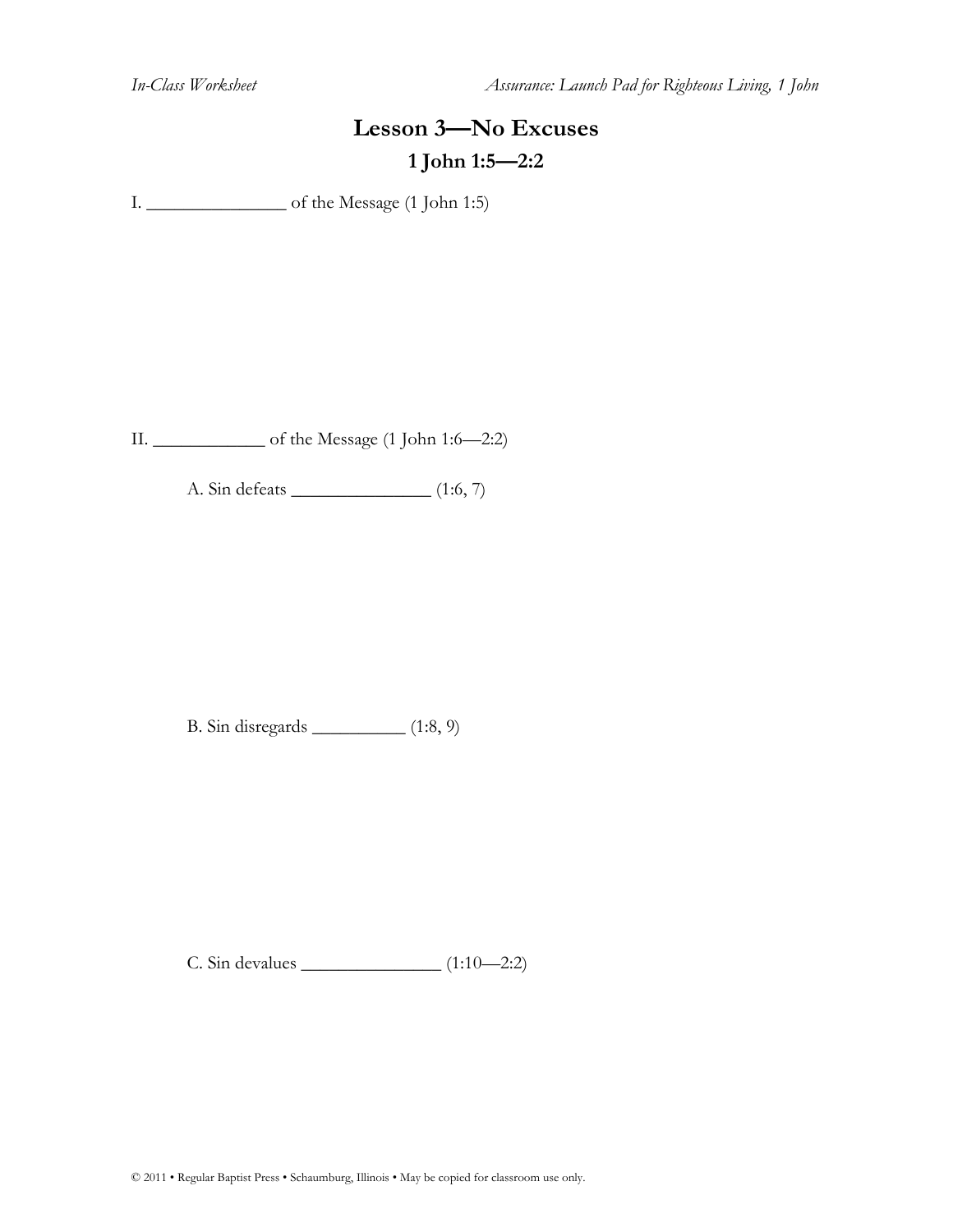#### **Lesson 4—Walking in Obedience and Love 1 John 2:3–11**

I. The Mark of Obedience (1 John 2:3–6)

A. The  $\qquad (2:3)$ 

B. The  $\frac{\qquad (2:4, 5)}{2}$ 

 $C.$  The  $(2:6)$ 

II. The Mark of Love (1 John 2:7–11)

A. The  $\frac{\qquad (2:7, 8)}{2}$ 

B. The \_\_\_\_\_\_\_\_\_\_\_\_\_ (2:9, 10)

 $C. The ________ (2:11)$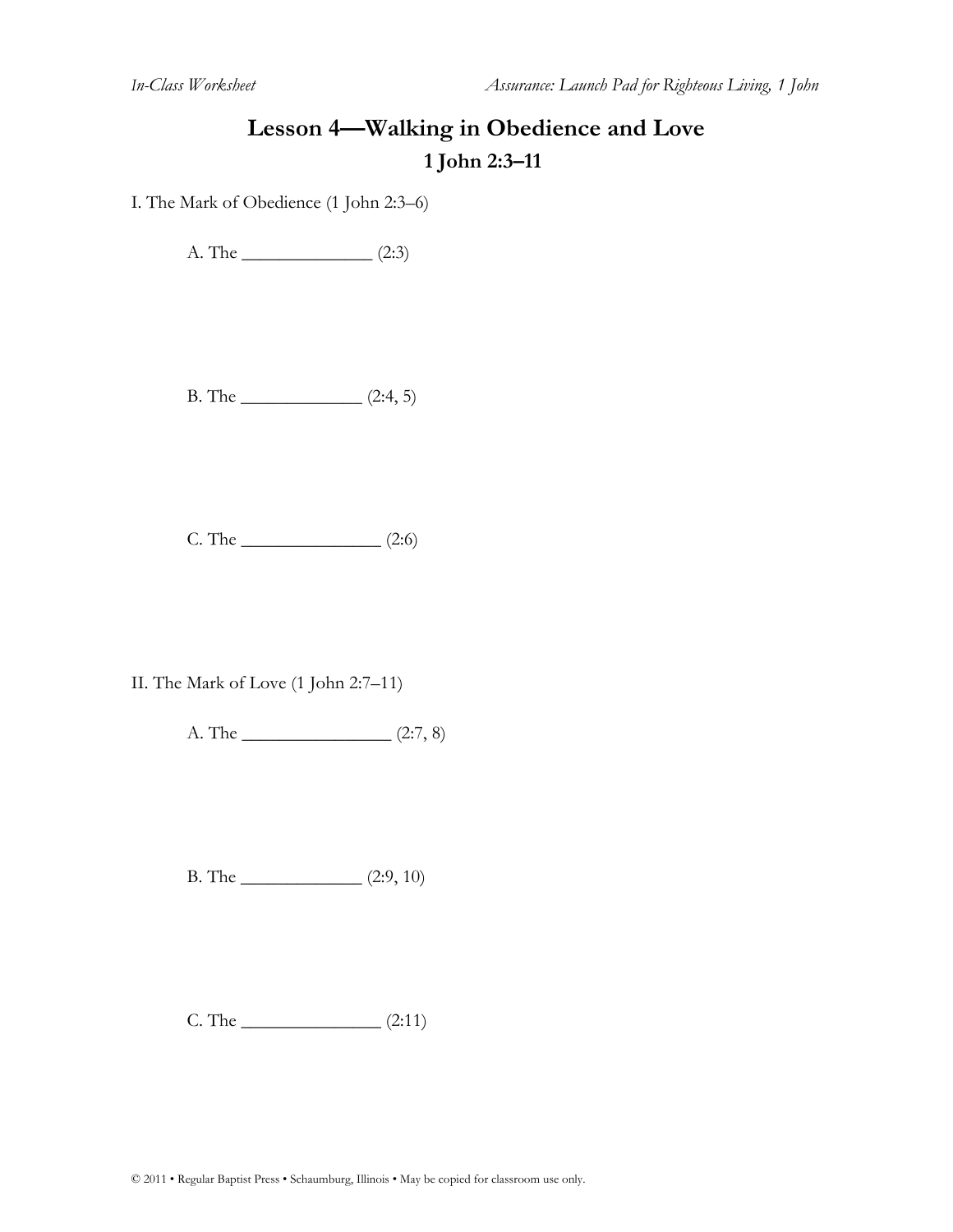## **Lesson 5—Look Before You Love 1 John 2:12–17**

I. \_\_\_\_\_\_\_\_\_\_\_\_\_ with the Wicked One (1 John 2:12–14)

II. \_\_\_\_\_\_\_\_\_\_\_\_\_\_\_\_\_ in the World (1 John 2:15–17)

 $A.$  (2:15)

B. \_\_\_\_\_\_\_\_\_\_ (2:16)

 $C.$  (2:17)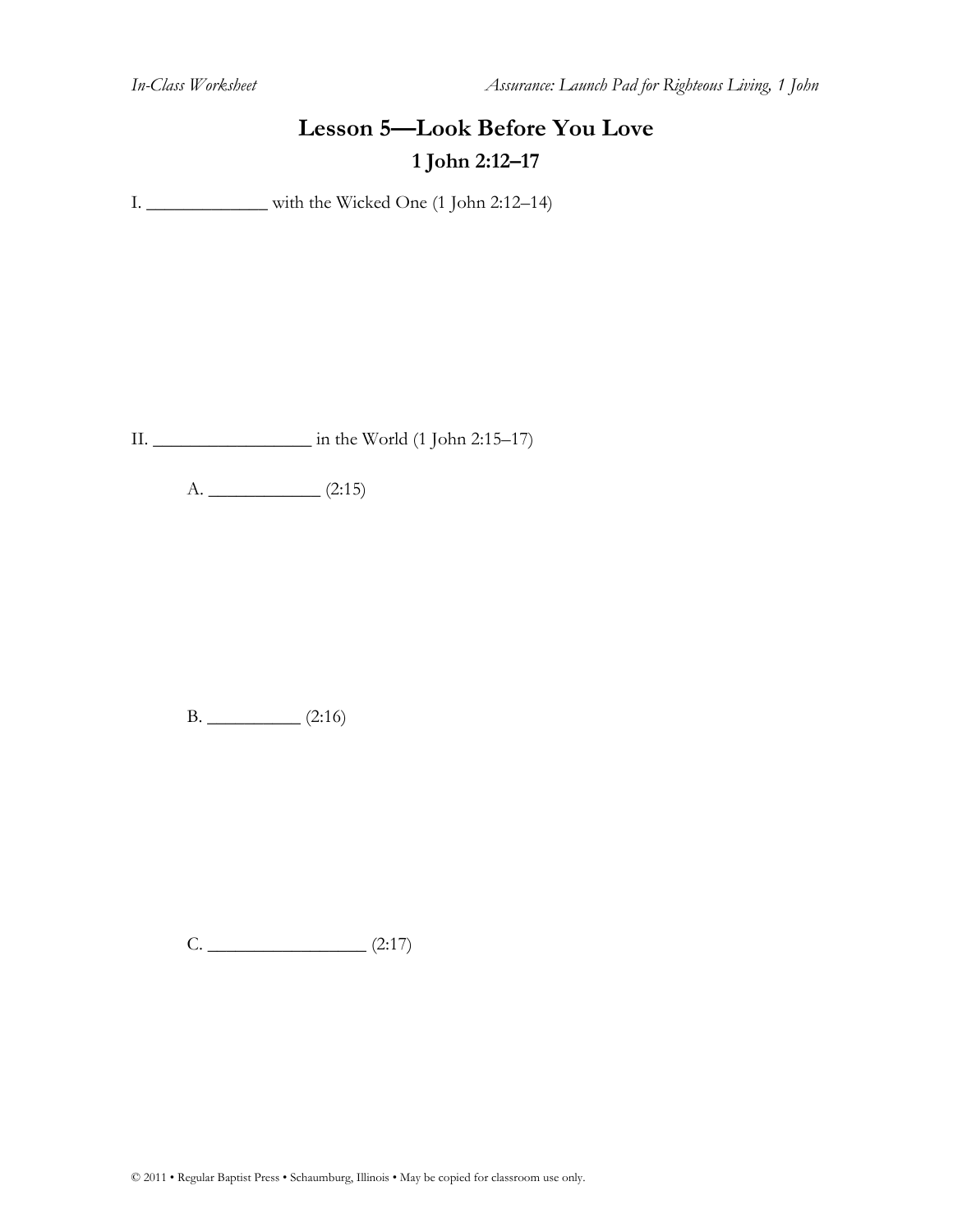*In-Class Worksheet Assurance: Launch Pad for Righteous Living, 1 John*

|  | Lesson 6-The Test of Truth<br>1 John 2:18-27 |  |  |
|--|----------------------------------------------|--|--|
|  |                                              |  |  |
|  | A. The $\frac{\qquad (2:18, 19)}{}$          |  |  |
|  | B. The $\frac{\qquad (2:20, 21)}{8}$         |  |  |
|  |                                              |  |  |
|  |                                              |  |  |
|  |                                              |  |  |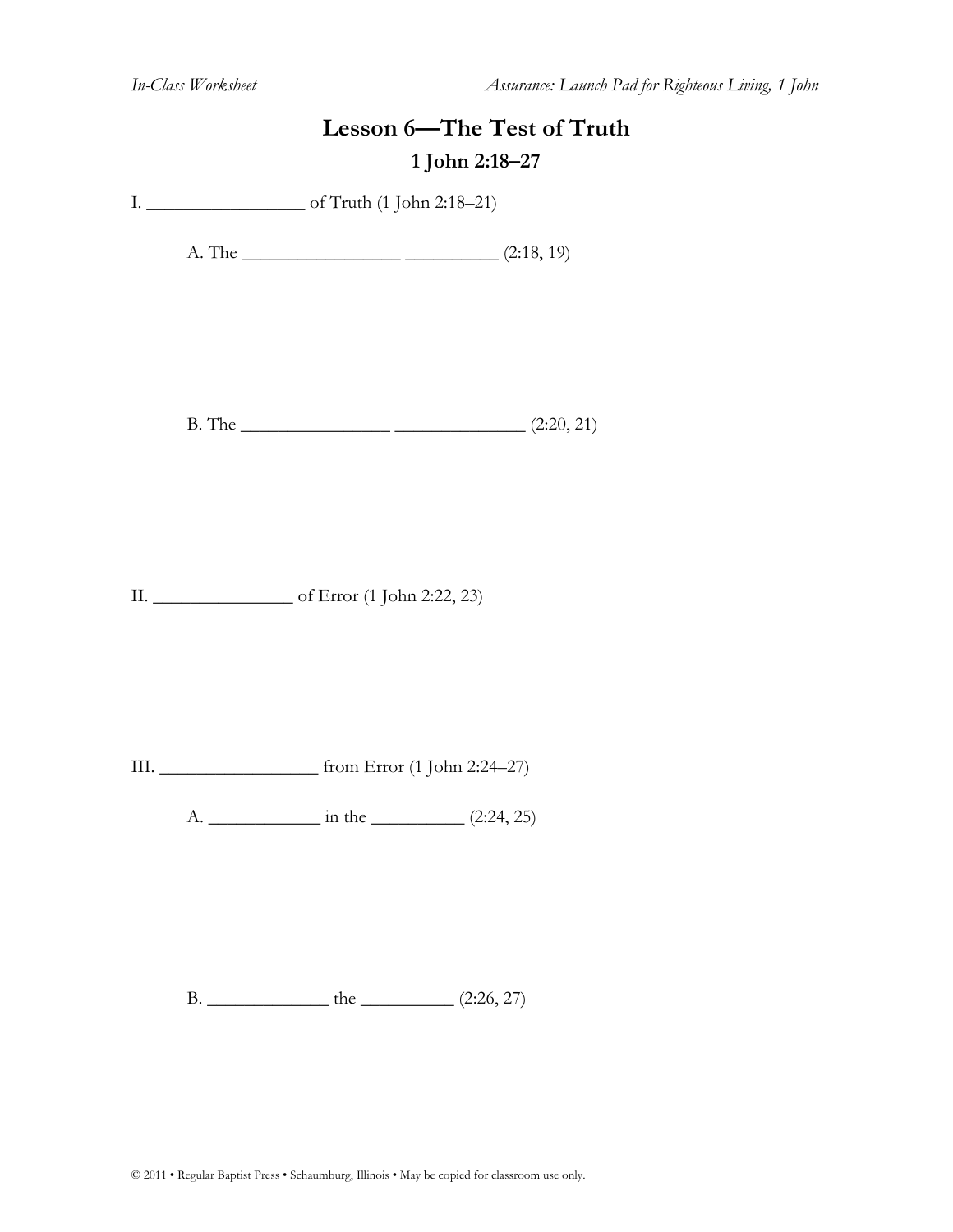#### **Lesson 7—When He Shall Appear 1 John 2:28—3:3**

I. \_\_\_\_\_\_\_\_\_\_\_\_\_\_\_ at Christ's Appearing (1 John 2:28, 29)

A. Continuing in \_\_\_\_\_\_\_\_\_\_\_ (2:28)

B. Continuing in \_\_\_\_\_\_\_\_\_\_\_\_\_\_\_\_\_\_\_\_ (2:29)

II. \_\_\_\_\_\_\_\_\_\_\_\_\_\_\_ Because of Christ's Appearing (1 John 3:1–3)

A. What  $\frac{\ }{}$  (3:1)

 $B. What ________ ________ (3:2)$ 

 $C. What ________ ________ (3:3)$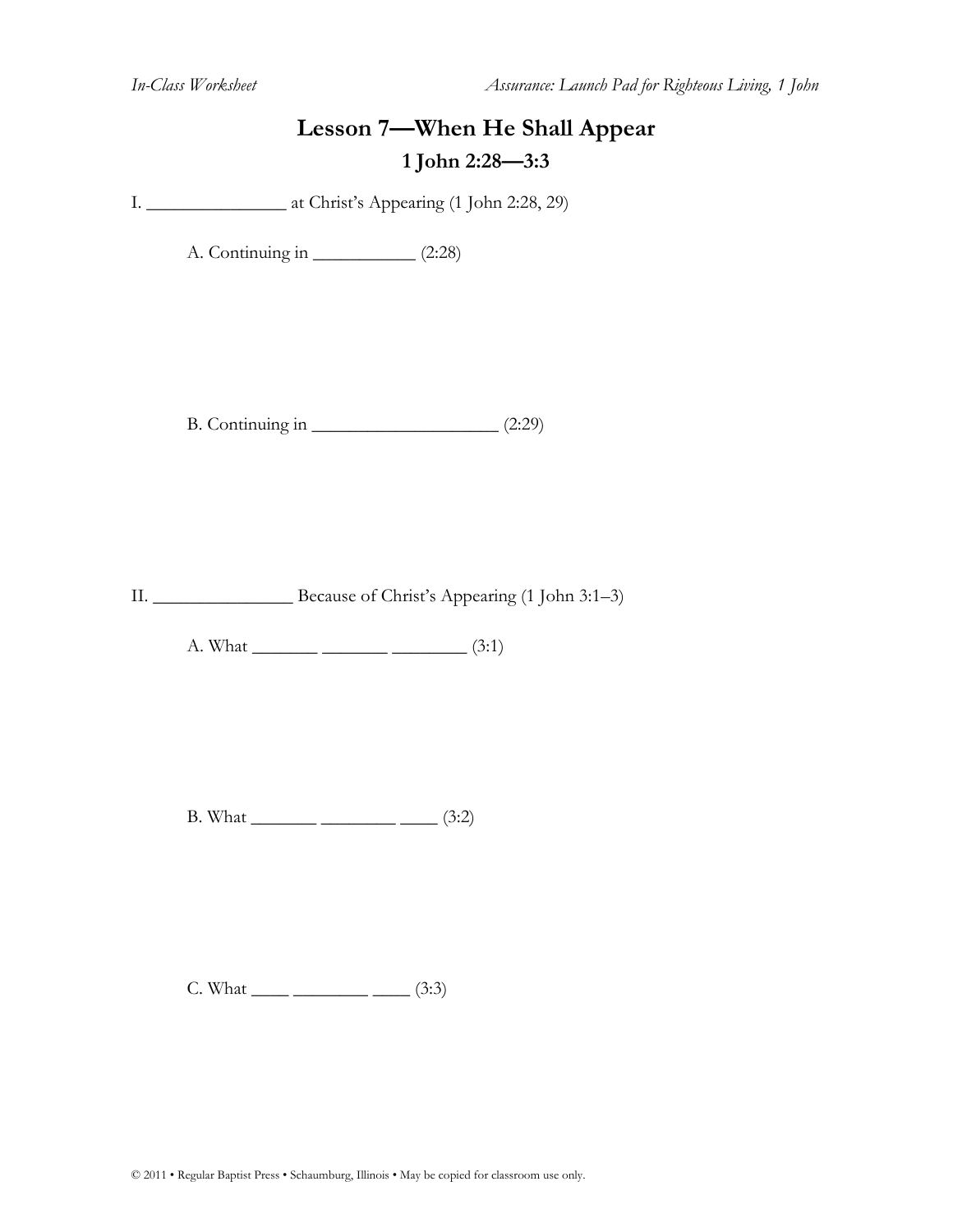### **Lesson 8—What Christ Came to Do 1 John 3:4–10**

I. From Lawlessness to Righteousness (1 John 3:4–7)

A. Sin is \_\_\_\_\_\_\_\_\_\_\_\_\_\_\_\_ (3:4)

B. Christ \_\_\_\_\_\_\_\_ \_\_\_\_\_\_\_\_ \_\_\_\_\_\_\_\_ (3:5, 6)

 $C.$  Christ  $\frac{\qquad \qquad }{27}$ 

II. From Sin to Love (1 John 3:8–10)

A. Sin is \_\_\_\_\_\_\_\_\_\_\_ the \_\_\_\_\_\_\_\_\_\_\_\_ (3:8a)

B. Christ destroyed the \_\_\_\_\_\_\_\_\_\_ of the \_\_\_\_\_\_\_\_\_\_ (3:8b, 9)

 $C.$  Christ produces  $\qquad \qquad$  and  $\qquad \qquad$  (3:10)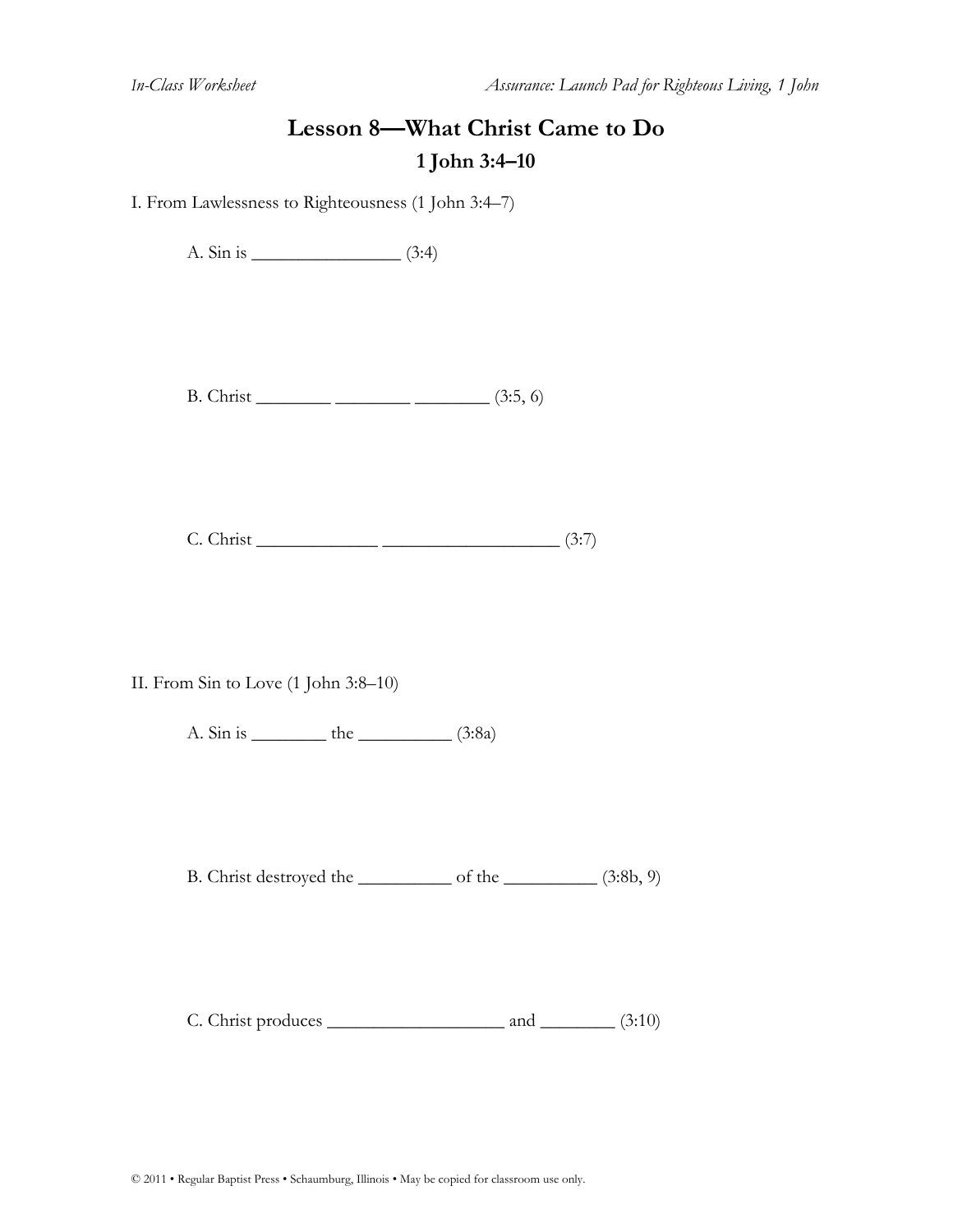# **Lesson 9—Loving in Deed and in Truth 1 John 3:11–24**

I. Commitment in Love (1 John 3:11–18)

A. \_\_\_\_\_\_\_\_\_\_\_\_\_\_ \_\_\_\_\_\_\_\_\_\_\_\_\_ for love (3:11–15)

B. \_\_\_\_\_\_\_\_\_\_\_ \_\_\_\_\_\_\_\_\_\_\_\_ for love (3:16–18)

II. Confidence in Prayer (1 John 3:19–24)

A. Confidence \_\_\_\_\_\_\_\_\_\_\_\_\_\_\_ (3:19, 20)

B. Confidence \_\_\_\_\_\_\_\_\_\_\_\_\_ (3:21–24)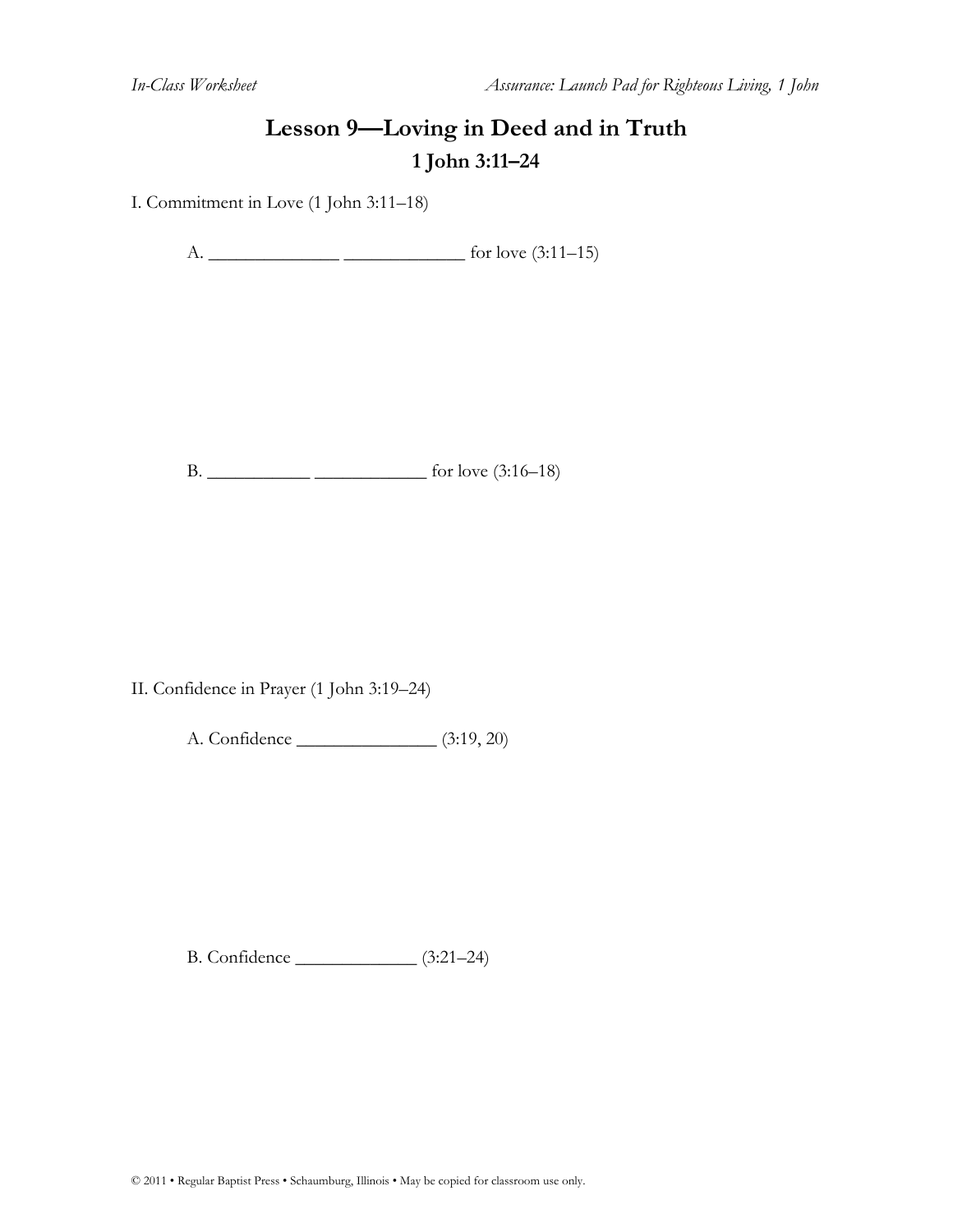# **Lesson 10—Discerning Truth and Error 1 John 4:1–6**

I. The Test of Affirmation (1 John 4:1–3)

A. \_\_\_\_\_\_\_\_ for the test (4:1)

B. \_\_\_\_\_\_\_\_\_\_\_ of the test (4:2)

C.  $\frac{\ }{\ }$  of the test (4:3)

II. The Test of Acceptance (1 John 4:4–6)

A. Acceptance by \_\_\_\_\_\_\_ (4:4)

B. Acceptance by the \_\_\_\_\_\_\_\_\_\_ (4:5)

C. Acceptance as a \_\_\_\_\_\_\_\_ (4:6)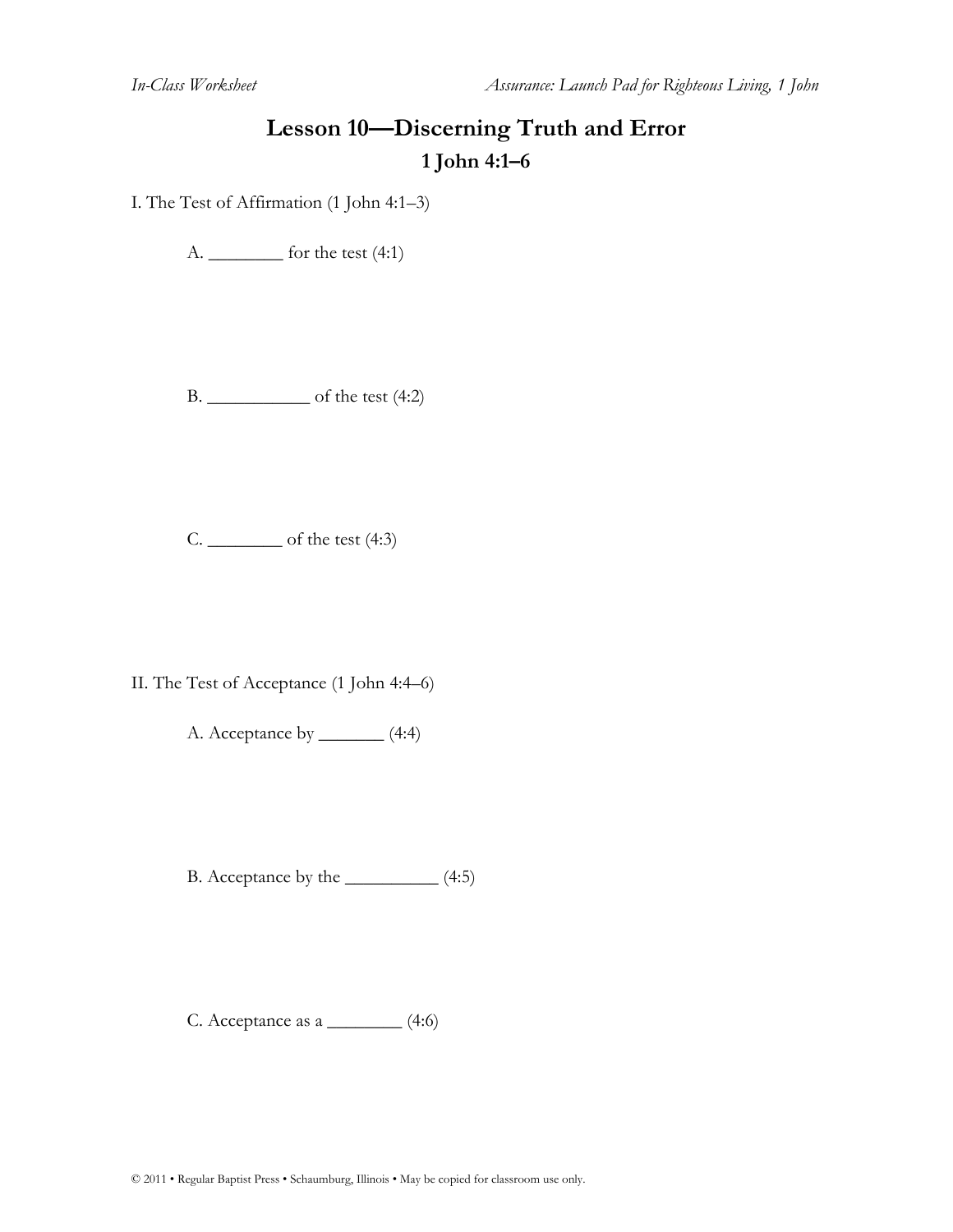*In-Class Worksheet Assurance: Launch Pad for Righteous Living, 1 John*

# **Lesson 11—Love Is of God 1 John 4:7–21**

I. \_\_\_\_\_\_\_\_\_\_\_\_ for Love (1 John 4:7–11)

II. \_\_\_\_\_\_\_\_\_\_\_\_\_\_\_ of Love (1 John 4:12–18)

III. \_\_\_\_\_\_\_\_\_\_\_\_\_ of Love (1 John 4:19–21)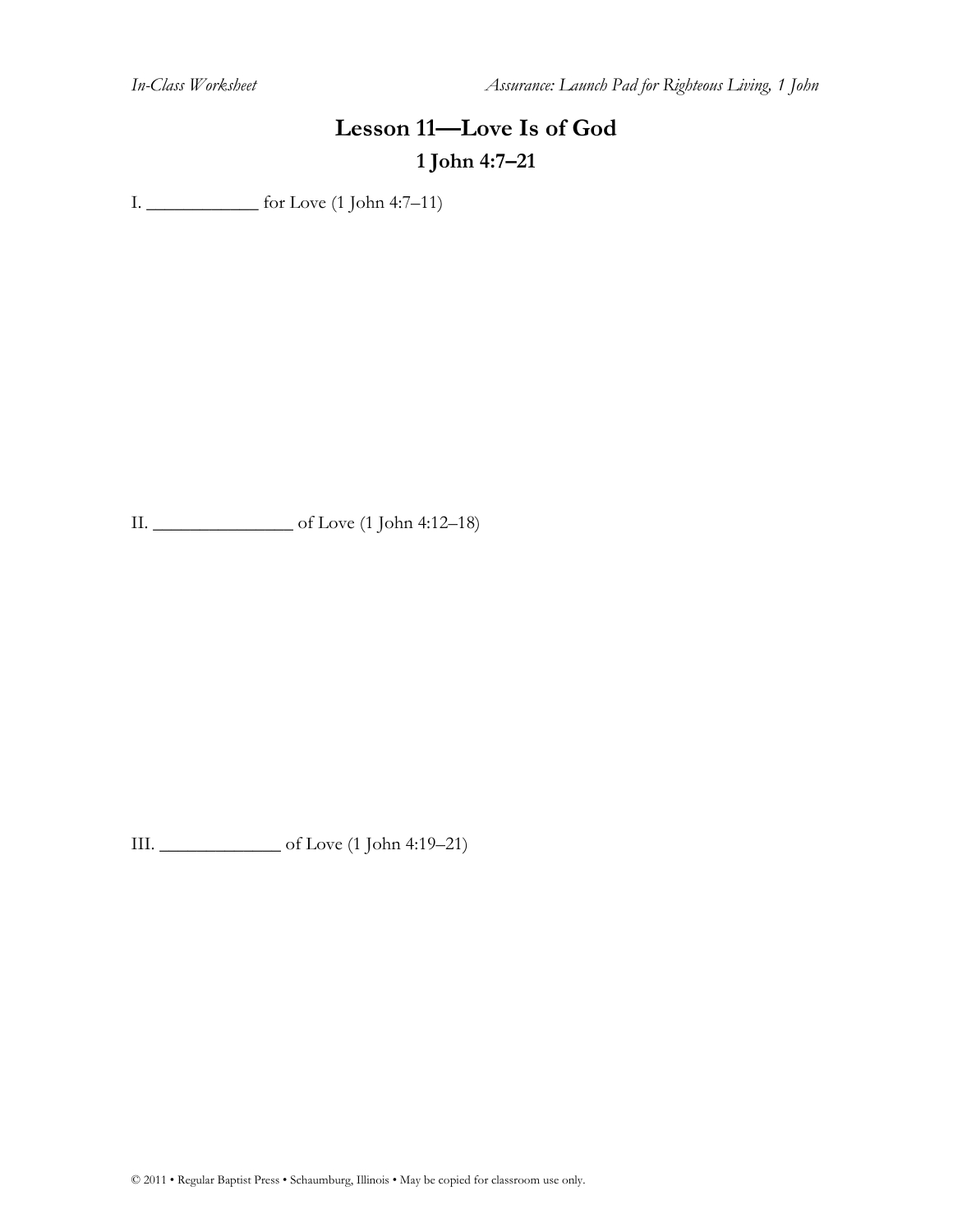# **Lesson 12—Faith That Overcomes 1 John 5:1–12**

I. Consequences of Faith (1 John 5:1–5)

A. \_\_\_\_\_\_\_\_\_\_\_\_ the \_\_\_\_\_\_\_\_ (5:1–3)

B. \_\_\_\_\_\_\_\_\_\_\_\_\_\_\_ the \_\_\_\_\_\_\_\_\_\_ (5:4, 5)

II. Confidence of Faith (1 John 5:6–12)

A. \_\_\_\_\_\_\_\_\_\_\_ witness (5:6–8)

B. \_\_\_\_\_\_\_\_\_\_\_\_\_ witness (5:9, 10)

C. \_\_\_\_\_\_\_\_\_\_\_\_\_\_\_ witness (5:11, 12)